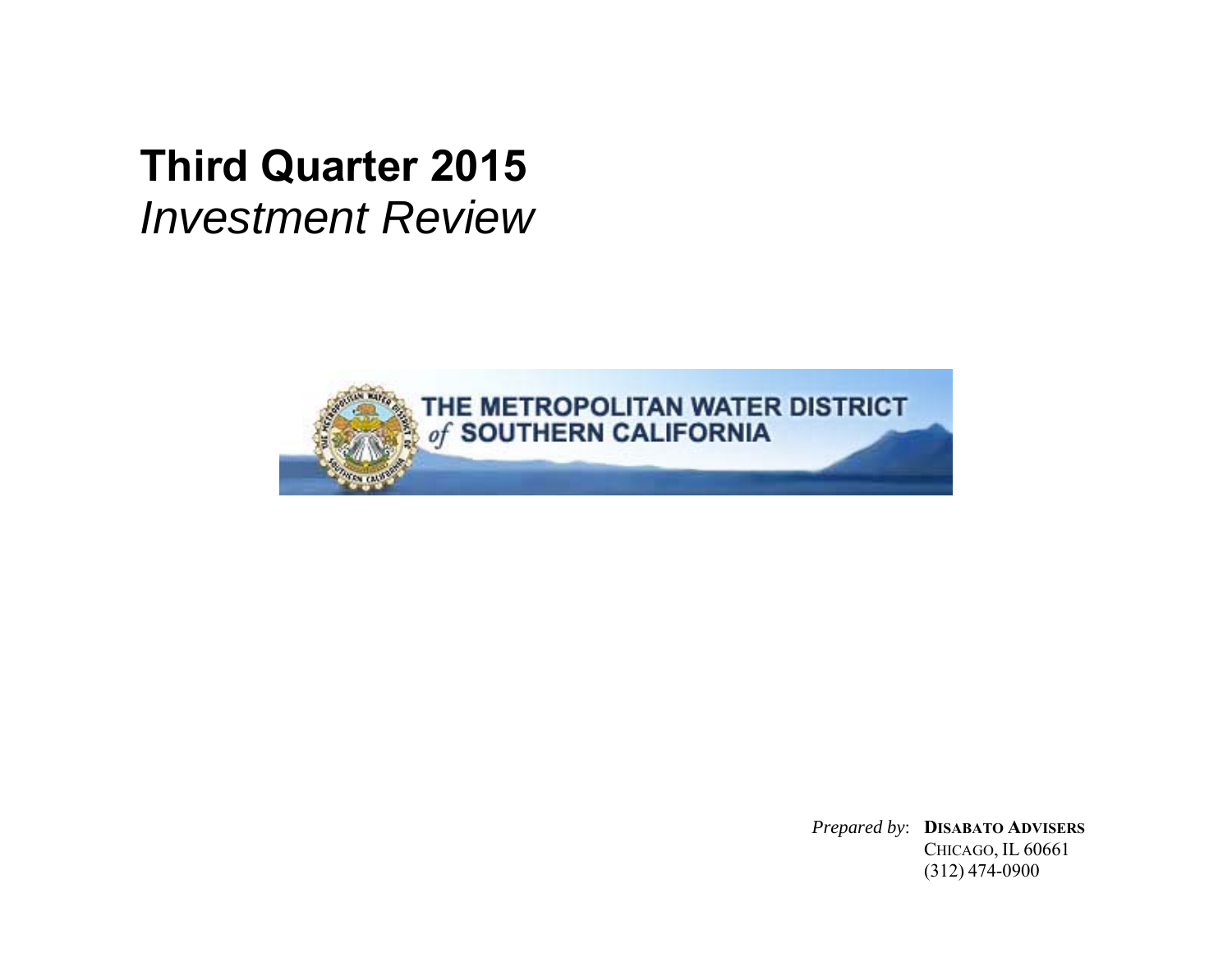# **MARKET SNAPSHOT**

SEPTEMBER 30, 2015

| <b>Index</b>              | Qtr      | One<br>Year | <b>Three</b><br>Year | Five<br>Year |
|---------------------------|----------|-------------|----------------------|--------------|
| <b>S&amp;P 500</b>        | $-6.4%$  | $-0.6%$     | 124%                 | 13.3%        |
| Dow Jones Industrial      | $-7.0\%$ | $-21%$      | 9.3%                 | 11.4%        |
| Wilshire 5000             | $-7.4%$  | $-1.2%$     | 12.4%                | 13.0%        |
| <b>MSCI EAFE Index</b>    | $-10.2%$ | $-8.7%$     | 5.6%                 | $4.0\%$      |
| <b>Barclays Aggregate</b> | 1.2%     | 2.9%        | 1.7%                 | 3.1%         |
| BofA ML G/C 1-5 Yr A+     | 0.7%     | 2.1%        | 1.1%                 | 1.9%         |
| BofA ML 3 Month T-Bill    | $0.0\%$  | $0.0\%$     | $0.1\%$              | $0.1\%$      |



- Nearly every asset class declined in 3Q as uncertainty over growth in China (and the US) reverberated across risk assets. The Fed was blamed for some of this volatility, but it was more likely the realization that low global growth could not support continued gains in the equity markets.
- Energy and materials took the wind out of the market with declines of -17%; only the utility sector posted a positive return in 3Q. Small cap stocks were particularly vulnerable to the sell-off due to higher valuations and financial risk.
- The developed international markets (EAFE Index) held up fairly well compared to the emerging markets, which declined by nearly -18%; the decline in EM currencies accounted for 6% of this loss.
- Commercial real estate prices continue to be immune to the growth concerns affecting the capital markets. But commodity prices were in full retreat from the oversupply of oil and the low growth in China.
- Hedge funds continue to struggle with narrow and volatile markets. Long/short equity performed reasonably well and managed futures provided downside protection in September.
- US treasuries led the bond market with a +1.8% return as the flight to safety pushed the yield on the 10-year treasuries back to the March low of 1.9%. The pain was felt primarily in the high yield market, which often declines along with equities.
- The performance of international sovereign debt (JPM GBI) was better than expected given the broad decline in foreign currencies; yields fell in Europe and Asia pushing bond prices higher.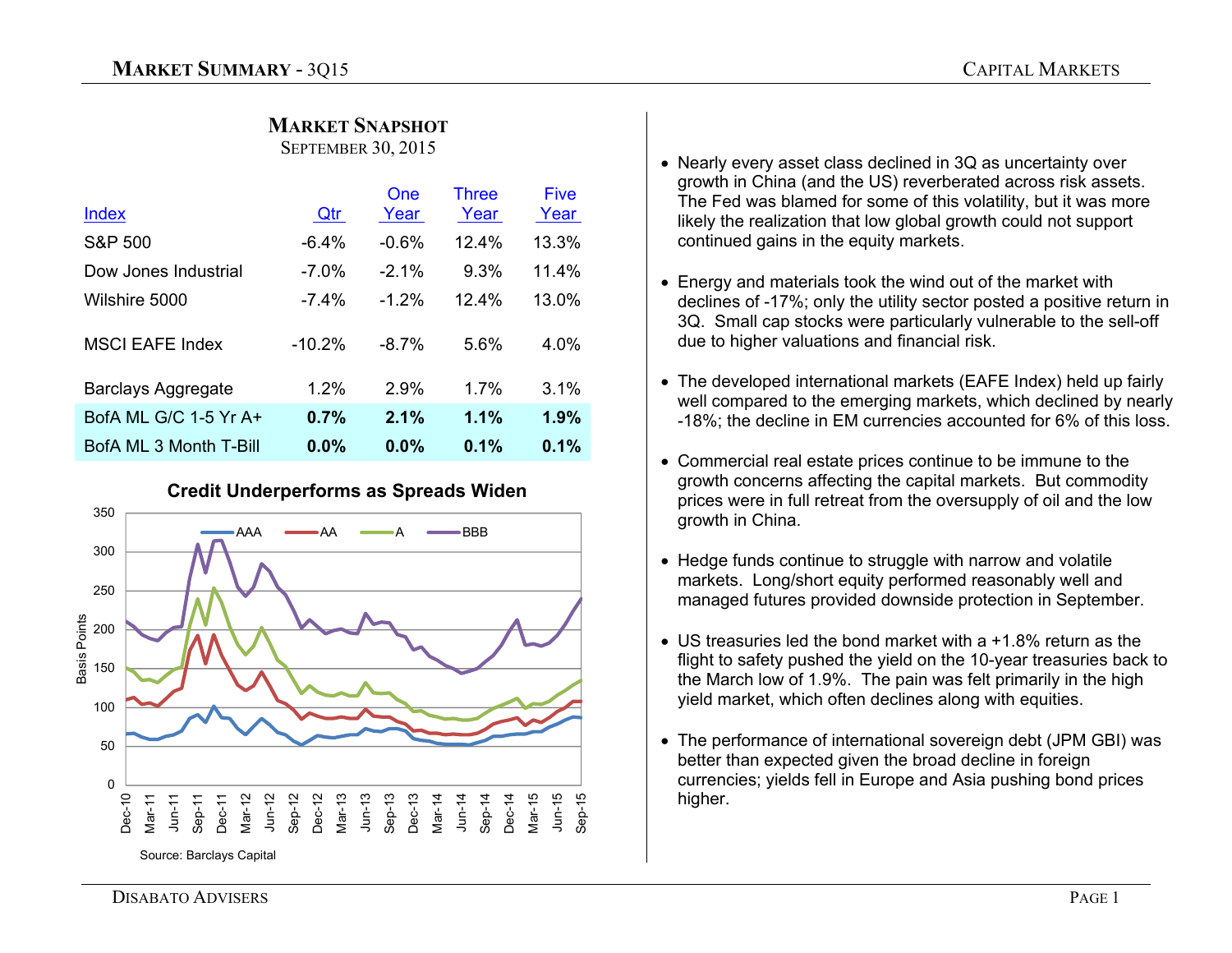# *Fed Pauses Due to Slow Growth*

- The Fed decided at its September meeting to hold off on the increase in short term interest rates due to growing concerns about the impact on global markets and the negative impact of a stronger US dollar.
- The uncertainty regarding Fed policy proved to be a negative for the stock market. But recent data on the US economy didn't help, although unemployment fell to a new low of 5.1%. Recent estimates for GDP growth in 3Q have fallen below 2%.
- Autos replaced housing as the bright spot in the US economy, with vehicle sales reaching an annual rate of 18 million; perhaps this is where low oil prices is having the biggest impact. Housing is still trending upward, but growth has slowed due to higher prices.
- China replaced Greece as the focal point of global economic worries, as the Shanghai stock market crashed by more than 30% in July. China was long thought to be a house of cards, and this slowdown spread worries across the global markets.



**Another Year of Below Average 2% Growth** 

**Lower Energy Has Not Helped Consumer Spending** 





# **Strong Auto Sales Offset a Slowdown in Housing**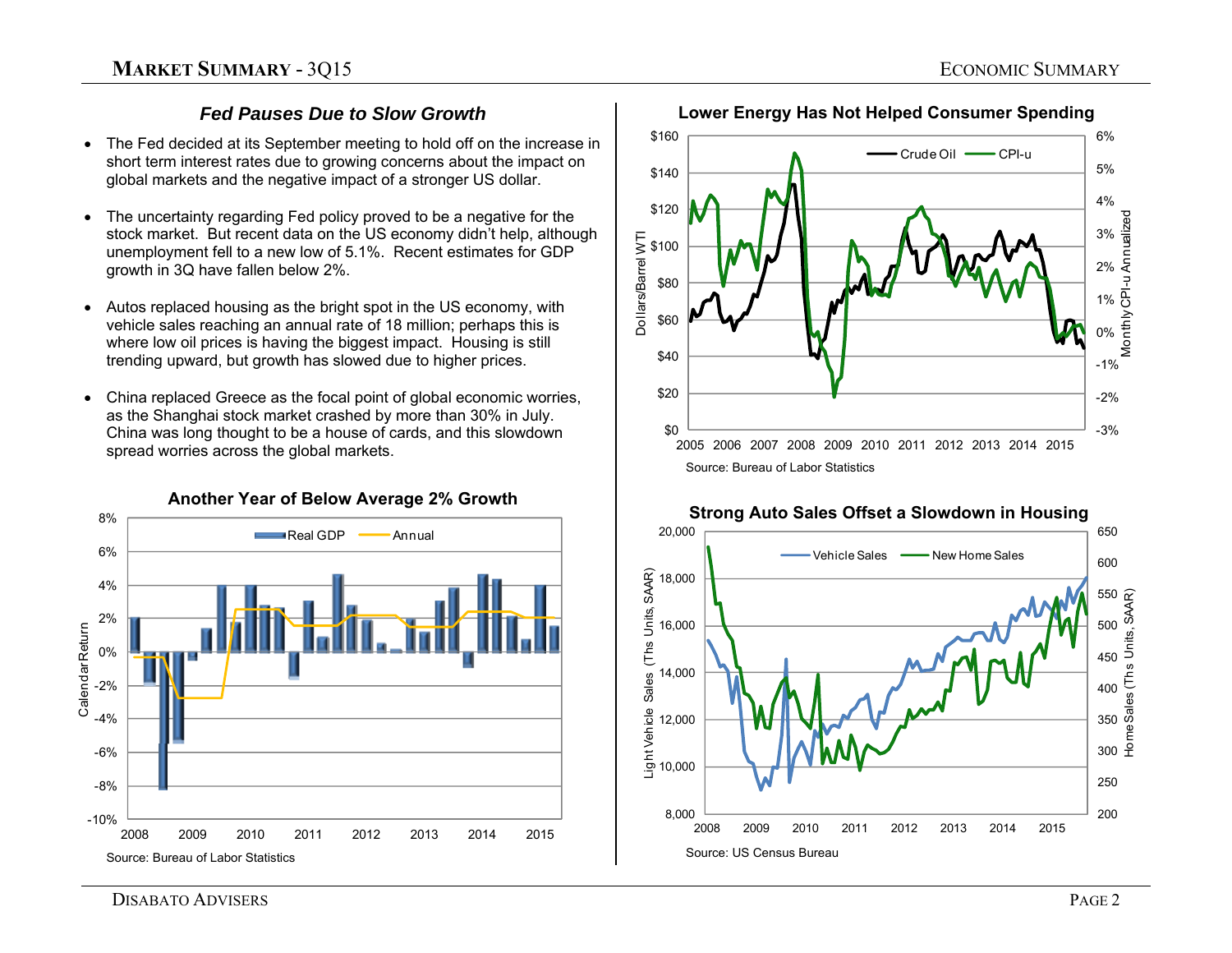# *Volatility Returns to the US Stock Market*

- A long period of low volatility in the US stock market gave way to wild swings and a loss of -6.4% in 3Q, the worst quarterly decline in 4 years. Even though the decline was long overdue, investors did not view it as a buying opportunity like the previous twenty 5% corrections in this bull market, and consumer confidence fell each month in the quarter.
- Small cap equities struggled more than the broader market with a decline of -11.9% due to higher valuations and a reversal in the healthcare/biotech sectors. Small growth also fell more than value, but still maintained a lead of more than 460 bps YTD.
- Active management, which tends to perform better in a declining market, improved in 3Q from the dismal performance in 2014, but many large cap managers are still struggling to beat the S&P 500.
- More positives than negatives in the US economy and reasonable stock valuations will offset low earnings growth and allow the decline in the US equity market to be shallow and temporary.



#### **No Place to Hide**



 **Stock Market Valuations Predict Positive 12 mo Returns** 

# Source: S&P Capital IQ

# -35% -30% -25% -20% -15% -10% -5% 0% 5% 10% 15% 20% 25% **Utilities** Cons. Stap. Cons. Discr.Info TechFinancialsTele Serv.IndustrialsHealth Care**Materials** Energy **Quarter 12-Months** Source: Standard & Poor's

# **Only Utilities Offered Protection from the Decline**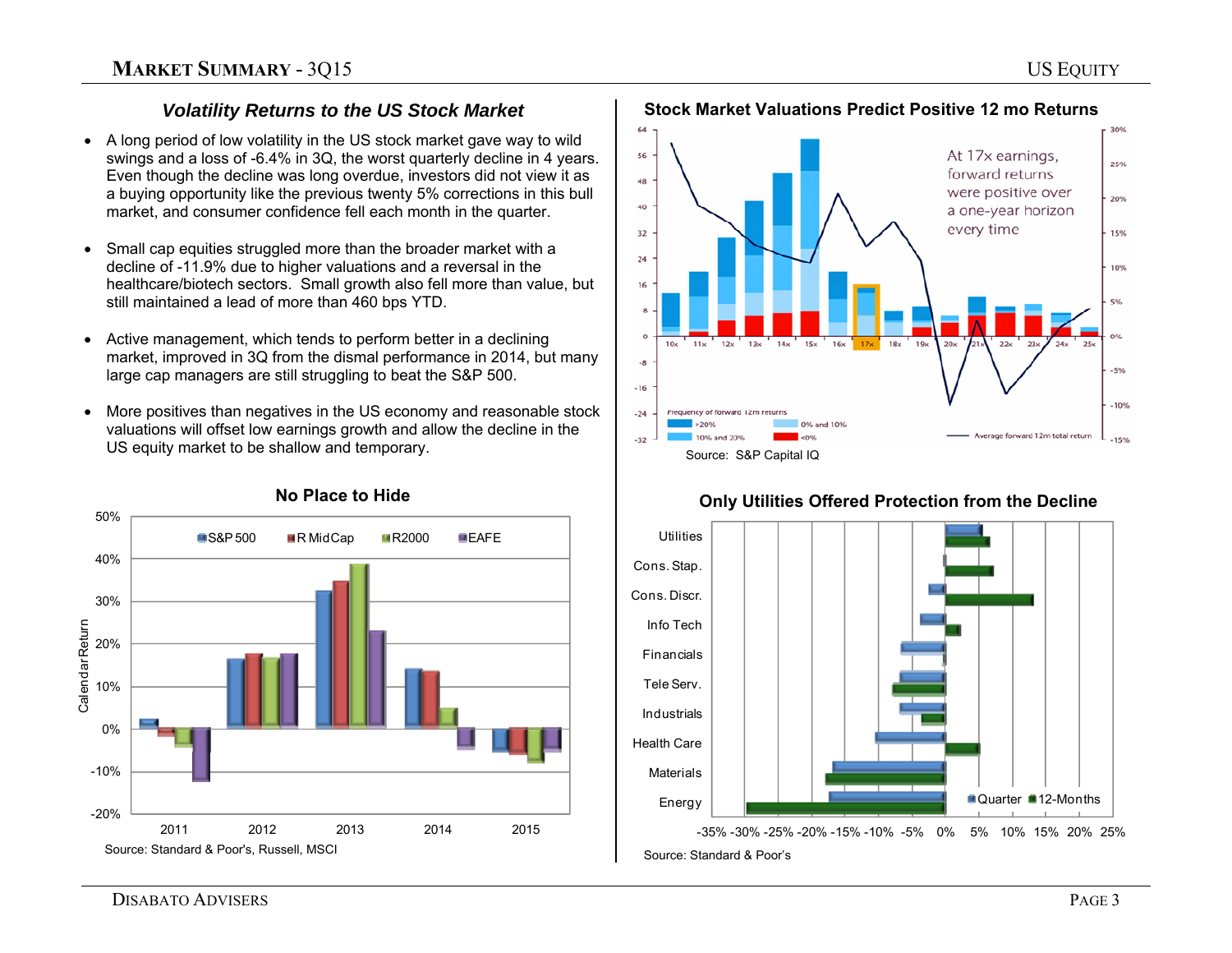# *Yields Fall on Fed and Market Volatility*

- The core US bond market, as measured by the Barclays Aggregate Index, gained +1.2% in the quarter, reversing the -0.1% YTD loss through June 30. The gain was driven by a +1.8% return in US treasuries, as the yield on the 10-year treasury declined from 2.4% to 2.0%; long treasuries performed even better with a +5.1% return.
- The volatility in equity markets across the globe led to bond market rallies in the US, Europe, and Asia. US 10-year treasuries briefly fell below 2% approaching the lows last seen in 1Q15.
- It was a different story in the high yield corporate bond market. Earlier in the year the high yield sector was impacted by the decline in oil, but spreads widened further in September due to credit concerns and the falling stock markets.





Se

Ma

Source: Federal Reserve, Bloomberg

8%

Ma

4%

6%

Se

 $-US$ 

**Yields Fall in Europe** 

Germany **France** Italy Spain

# ■Quarter ■12 Month

**Corporate High Yield Suffers**

Se

Ma

Jul-15 Sep-15



# DISABATO ADVISERS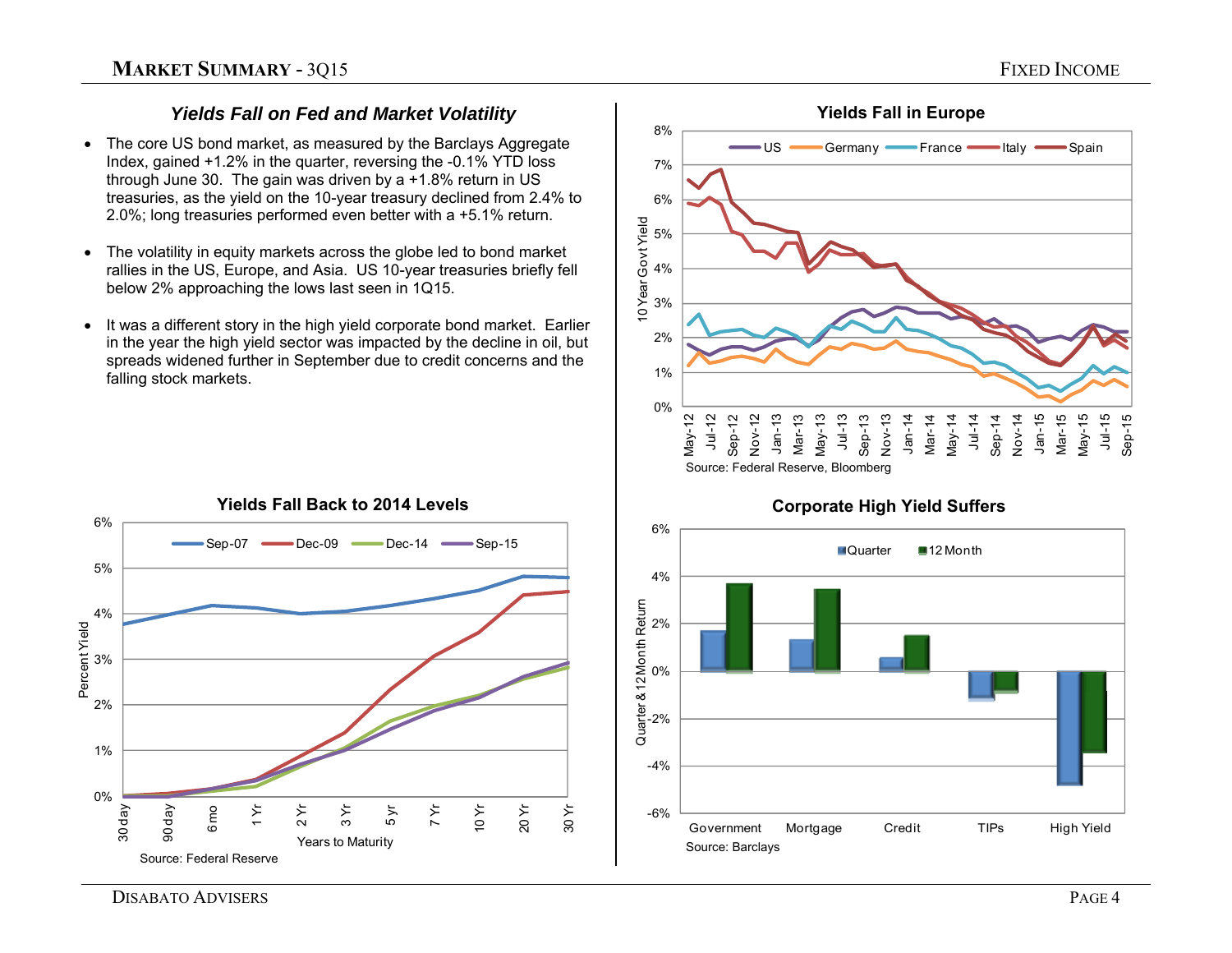# **METROPOLITAN WATER DISTRICT OF SOUTHERN CALIFORNIA**

| <b>PORTFOLIO SUMMARY</b><br><b>SEPTEMBER 30, 2015</b> |               |        |  |  |
|-------------------------------------------------------|---------------|--------|--|--|
|                                                       | Assets        | Weight |  |  |
| <b>Managed Accounts</b>                               |               |        |  |  |
| <b>Hillswick Asset Mgmt</b>                           | \$167,411,083 | 17%    |  |  |
| Reams Asset Mgmt                                      | \$173,528,247 | 17%    |  |  |
| <b>Total External Managed</b>                         | \$340,939,330 | 34%    |  |  |
| <b>Short-Term Account</b>                             | \$649,298,880 | 66%    |  |  |
| <b>Grand Total</b>                                    | \$990,238,210 | 100%   |  |  |

- The value of the Total Fund decreased by \$554.3 million in the third quarter, due to net cash outflow of \$557.6 million and investment gains of \$3.4 million.
- $\bullet$ Net investment gain/loss for the quarter were:

| <b>Hillswick</b> | \$1.4 million |
|------------------|---------------|
| Reams            | \$0.9 million |
| Short-Term       | \$1.0 million |
| Total            | \$3.4 million |



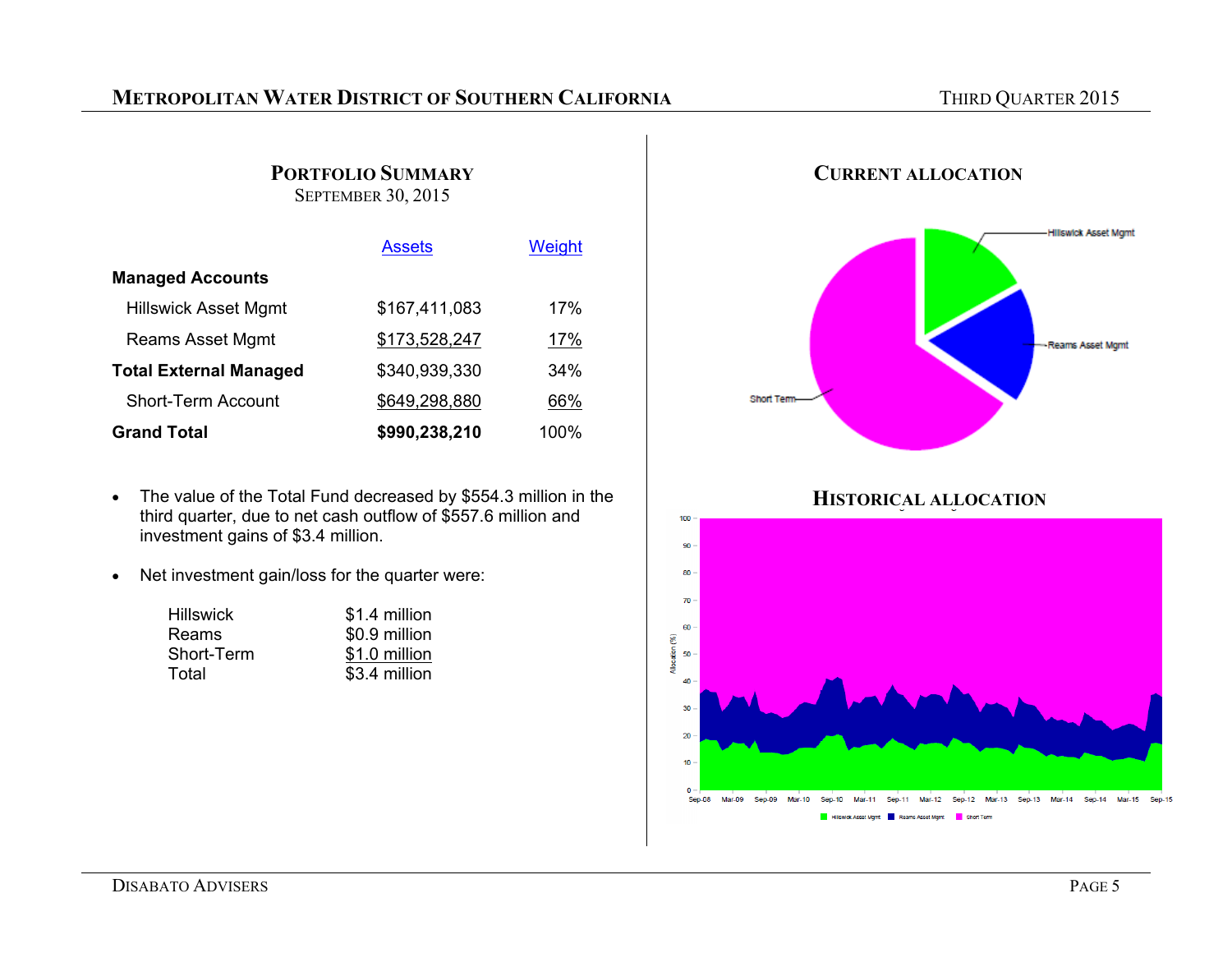# **PERFORMANCE SUMMARY - TOTAL RETURN**SEPTEMBER 30, 2015

| <b>Manager</b>                 | <b>QTR</b> | <b>Fiscal</b><br><b>YTD</b> | 1 Year | 3 Yrs | 5 Yrs |
|--------------------------------|------------|-----------------------------|--------|-------|-------|
| <b>Total Fund</b>              | 0.3%       | 0.3%                        | 1.0%   | 0.7%  | 1.0%  |
| Benchmark <sup>1</sup>         | 0.2%       | 0.2%                        | 0.6%   | 0.3%  | 0.4%  |
| <b>Hillswick Asset Mgmt</b>    | 0.9%       | 0.9%                        | 2.9%   | 1.1%  | 1.9%  |
| BofA ML G/C 1-5 yr. A          | 0.7%       | 0.7%                        | 2.1%   | 1.1%  | 1.5%  |
| <b>Reams Asset Mgmt</b>        | 0.5%       | 0.5%                        | 2.0%   | 1.4%  | 1.9%  |
| BofA ML G/C 1-5 yr. A          | 0.7%       | 0.7%                        | 2.1%   | 1.1%  | 1.5%  |
| <b>Total External Managers</b> | 0.7%       | 0.7%                        | 2.5%   | 1.3%  | 1.9%  |
| BofA ML G/C 1-5 yr. A          | 0.7%       | 0.7%                        | 2.1%   | 1.1%  | 1.5%  |
| <b>Short-Term Account</b>      | 0.1%       | 0.1%                        | 0.5%   | 0.5%  | 0.6%  |
| BofA ML 90-day T-Bill          | 0.0%       | 0.0%                        | 0.0%   | 0.1%  | 0.1%  |

<sup>1</sup> The benchmark for the Total Fund is based on the average asset allocation between the Externally Managed and Short-term Accounts, incorporating the BofA Merrill Lynch Government/Corporate 1-5 yr A & above and the BofA Merrill Lynch 3 Month T-Bill.

- Concern over a slowdown in China caused the global stock and corporate bond markets to sell-off in the third quarter. Credit spreads widened, so corporate bond prices declined, especially in the high yield sector.
- The Fed's decision to hold off on raising short-term interest rates added to the uncertainty because it seemed like a signal that the economy was too weak to allow the Fed to begin withdrawing its support.
- Hillswick was right again (like few others) in the belief that treasury yields would fall back to the 1.9% last seen in March; everyone else was convinced that the Fed would raise interest rates in September. Hillswick now has a 3 year duration, 15% long the benchmark.
- Hillswick outperformed due to longer duration and credit quality above the benchmark (i.e. low corporate and mortgage bond exposure). They believe that spreads will widen further and current levels don't justify the added risk.
- Reams remains underweight government bonds, with a duration of about 2.2 years, 15% shorter than the 2.7 years of the benchmark. They expect a modest rise in interest rates and believe that real rates are unattractive in low duration bonds.
- $\bullet$  Hillswick and Reams have produced the same 1.9% return over 5 years, but they got there using very different approaches, a sign of good diversification.
- The staff-managed Short-Term Account continues to take advantage of market opportunities in off-the-run and higher coupon cash securities. The success of this approach is shown in the peer group comparison on page 8.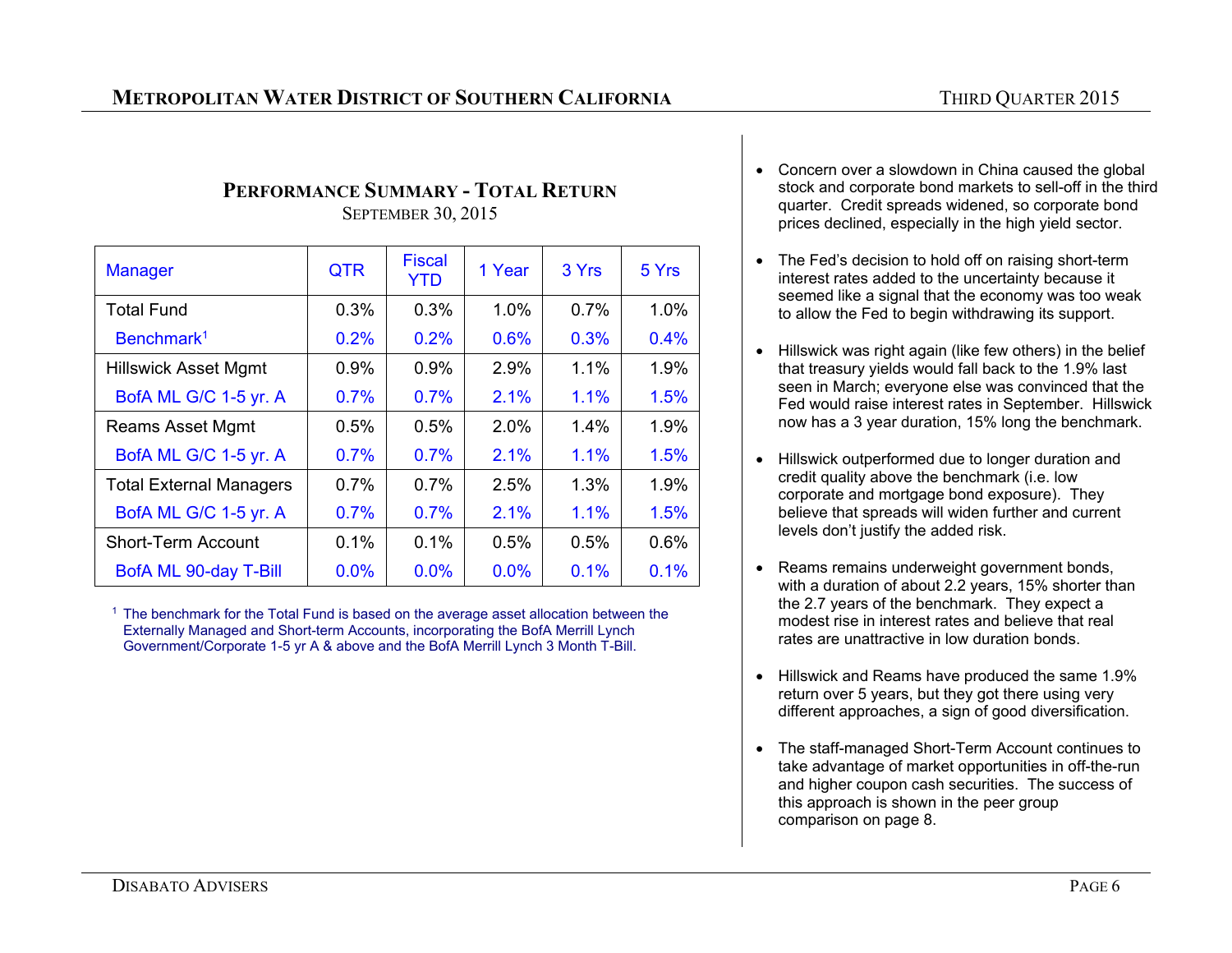# **CONSOLIDATED BALANCE SHEET and CASH FLOW SUMMARY FOR THE FISCAL YEAR**  JULY 1, 2015 TO SEPTEMBER 30, 2015

| <b>Manager</b>                  | <b>Beginning</b><br><b>Balance</b> | <b>Net Cash</b><br><b>Flows</b> | <b>Income</b> | Gain/(Loss) | <b>Ending</b><br><b>Balance</b> |
|---------------------------------|------------------------------------|---------------------------------|---------------|-------------|---------------------------------|
| <b>Total Fund</b>               | \$1,544,474,095                    | (\$557,611,127)                 | \$3,149,931   | \$225,311   | \$990,238,210                   |
| <b>Externally Managed</b>       |                                    |                                 |               |             |                                 |
| <b>Hillswick Asset Mgmt</b>     | \$165,968,580                      |                                 | \$840,001     | \$602,502   | \$167,411,083                   |
| <b>Reams Asset Mgmt</b>         | \$172,581,353                      |                                 | \$735,538     | \$211,356   | \$173,528,247                   |
| <b>Total Externally Managed</b> | \$338,549,932                      |                                 | \$1,575,540   | \$813,859   | \$340,939,331                   |
| <b>Short-Term Account</b>       | \$1,205,924,163                    | (\$557,611,127)                 | \$1,574,392   | (\$588,548) | \$649,298,880                   |

Note: Totals may differ slightly due to rounding.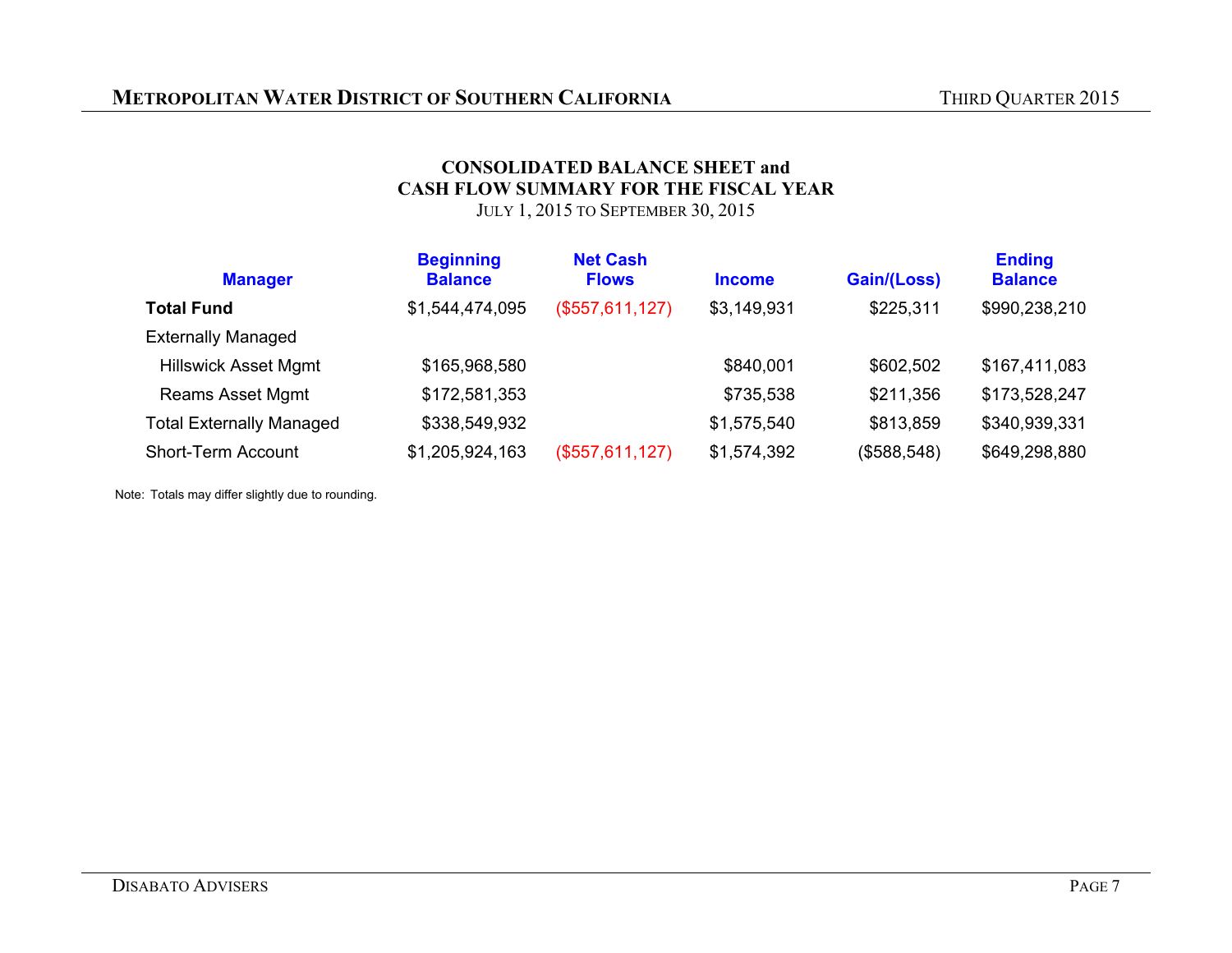

**TOTAL EXTERNAL MGRS VS. PEER GROUP**

**TOTAL EXTERNAL MGRS VALUE ADDED**





**SHORT-TERM VS. PEER GROUP**



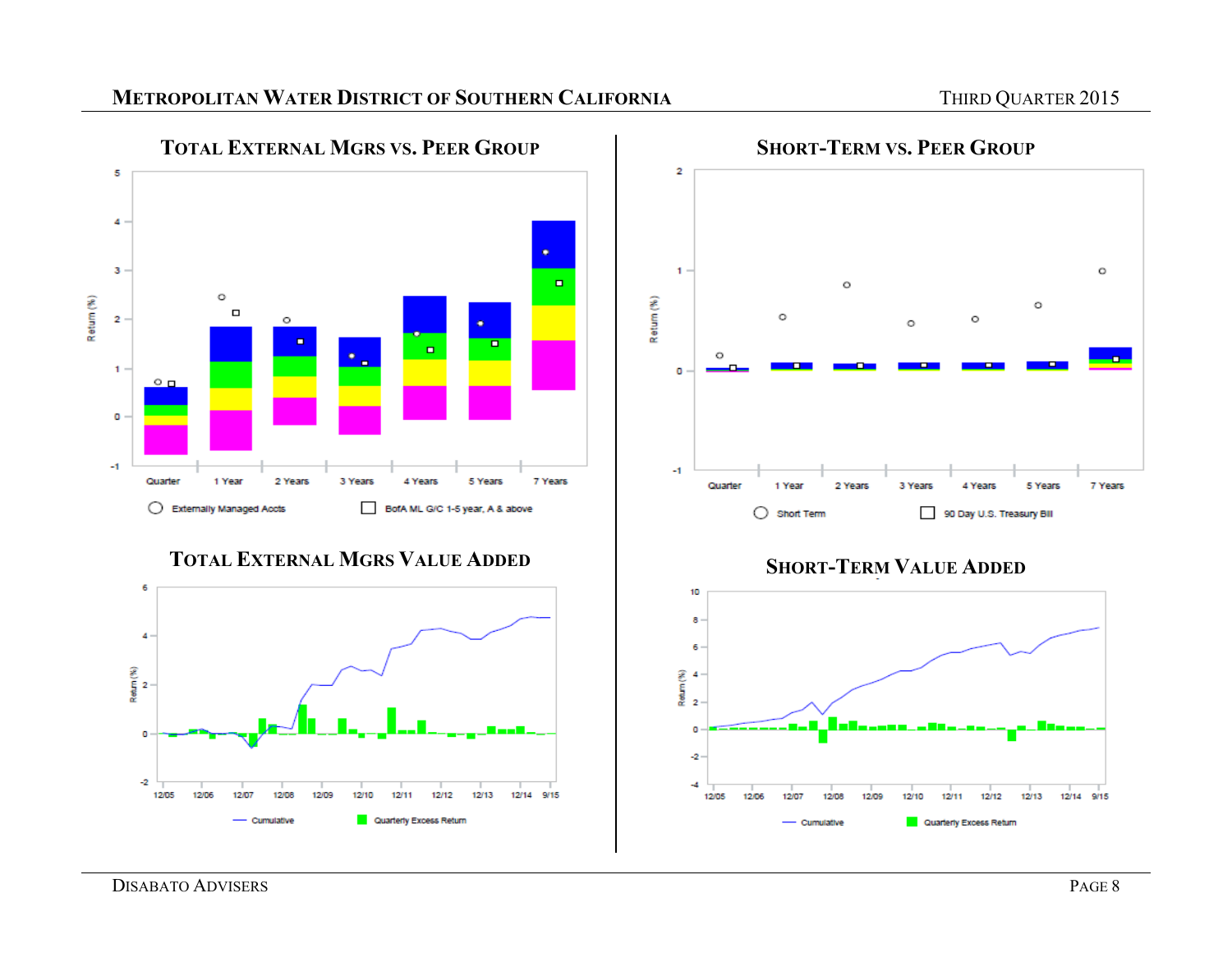| 13-YEAR RESULTS           |               |                        |                          |              |             |                           |               |
|---------------------------|---------------|------------------------|--------------------------|--------------|-------------|---------------------------|---------------|
| Manager                   | <b>Return</b> | Index<br><b>Return</b> | <b>Std</b><br><u>Dev</u> | <b>Alpha</b> | <b>Beta</b> | <b>Batting</b><br>Average | <u>Incept</u> |
| <b>Total Fund</b>         | 2.51          | 1.97                   | 1.02                     | 0.52         | 1.01        | 708                       | 5/02          |
| Hillswick Asset Mgmt.     | 3.75          | 3.33                   | 2.45                     | 0.07         | 1.11        | 540                       | 5/02          |
| Reams Asset Mgmt.         | 3.94          | 3.33                   | 2.73                     | 1.08         | 0.86        | 565                       | 5/02          |
| <b>Short-Term Account</b> | 2.02          | 1.39                   | 0.69                     | 0.85         | 0.85        | 788                       | 5/02          |

# **MANAGER SCORECARD**

# **INVESTMENTS PORTFOLIOS VS. POLICY BENCHMARKS**

| <b>Manager</b>              | 1 Year<br><b>Benchmark</b> | 1 Year<br><b>Univ Med</b> | 3 Year<br><b>Benchmark</b> | 3 Year<br><b>Univ Med</b> | Alpha           | <b>Beta</b><br>1.10 |
|-----------------------------|----------------------------|---------------------------|----------------------------|---------------------------|-----------------|---------------------|
| <b>Total Fund</b>           | Exceed                     | NA                        | Exceed                     | NА                        | Positive        | OK                  |
| <b>Hillswick Asset Mgmt</b> | Exceed                     | Exceed                    | OK                         | Exceed                    | OK              | High                |
| <b>Reams Asset Mgmt</b>     | OK                         | Exceed                    | Exceed                     | Exceed                    | Positive        | Low                 |
| <b>Short-Term Account</b>   | Exceed                     | Exceed                    | Exceed                     | Exceed                    | <b>Positive</b> | Low                 |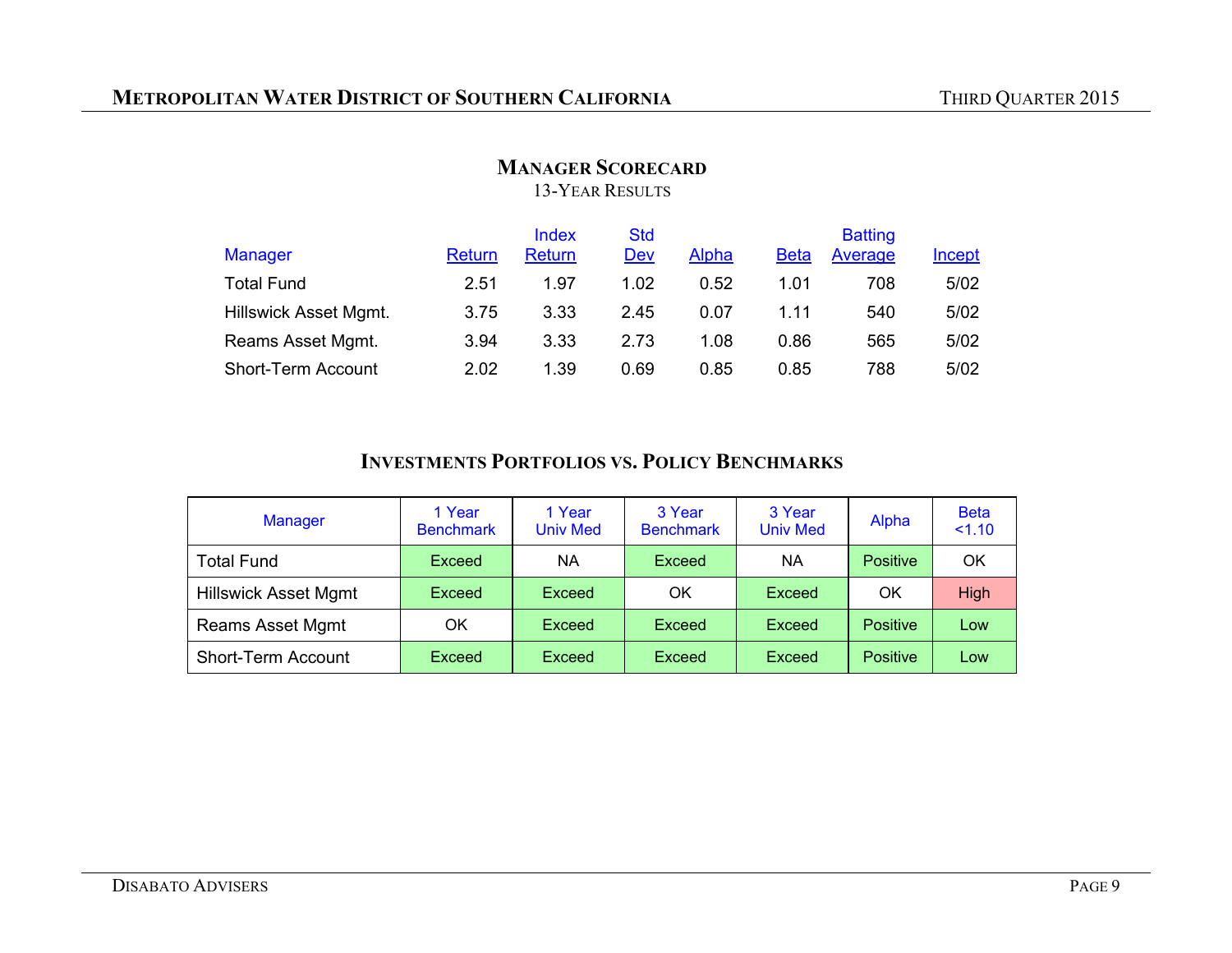

Each green circle above the line represents a 3-year period above the benchmark, larger circles = more recent periods